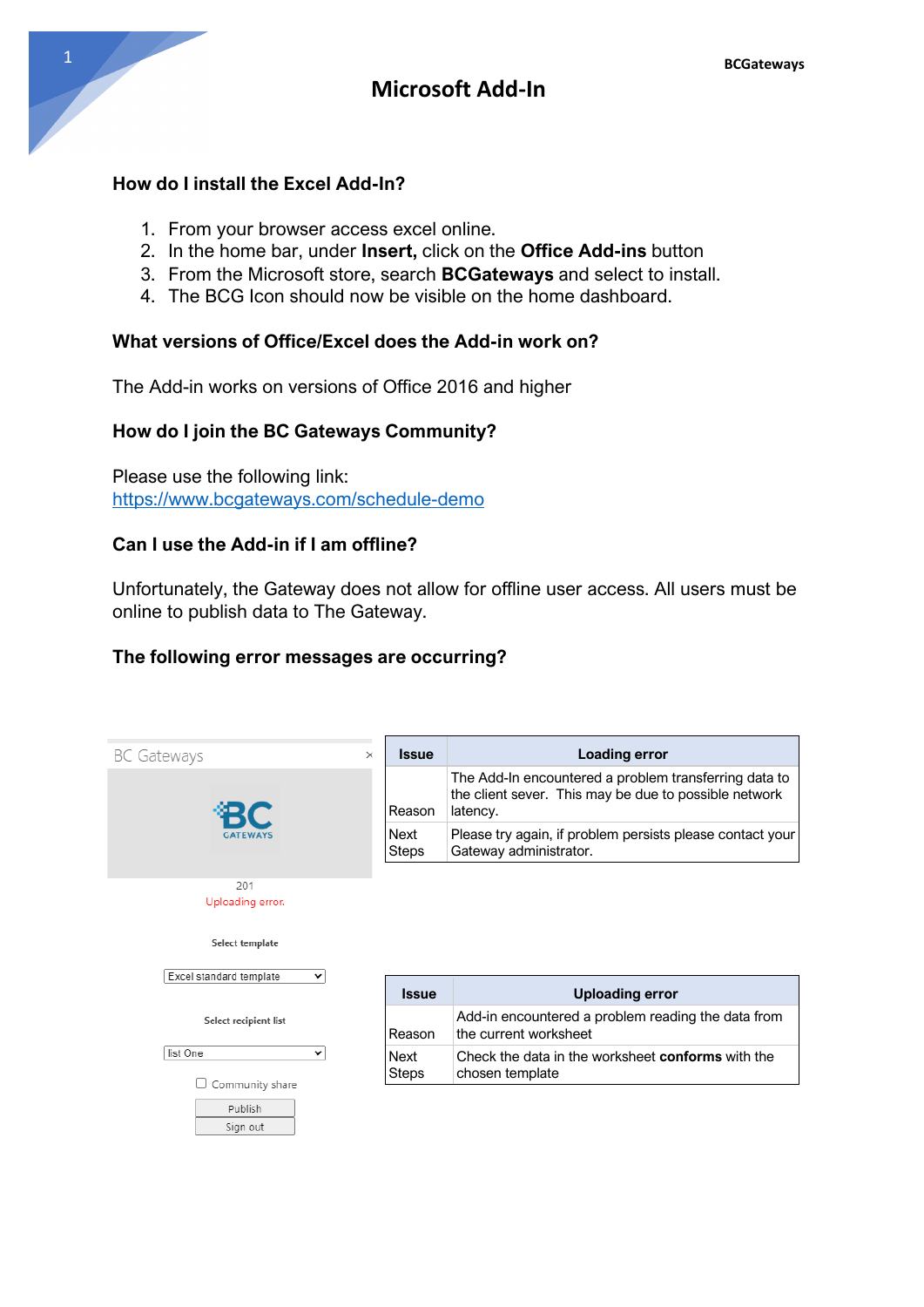

| <b>Issue</b>                | Invalid data being published                                                                                                        |
|-----------------------------|-------------------------------------------------------------------------------------------------------------------------------------|
|                             | This error occurs due to the following possibilities:                                                                               |
| Reason                      | • Format does not match (Dates, Number)<br>• Required fields left blank<br>• Populated fields do not comply with custom<br>template |
| <b>Next</b><br><b>Steps</b> | Please double check your data and ensure all fields<br>are compliant with current template                                          |
|                             |                                                                                                                                     |



| <b>Issue</b>         | Login or Password incorrect.                                                                                                   |
|----------------------|--------------------------------------------------------------------------------------------------------------------------------|
| Reason               | Error in login process.                                                                                                        |
| Next<br><b>Steps</b> | Please ensure your credentials are correct and try<br>again. If problem persists please contact your Gateway<br>administrator. |

#### Please sign in into BCG account to publish your data.

#### Login or Password incorrect.

| mike.bcgateways.dev |  |
|---------------------|--|
| mike                |  |
|                     |  |
| Sign in             |  |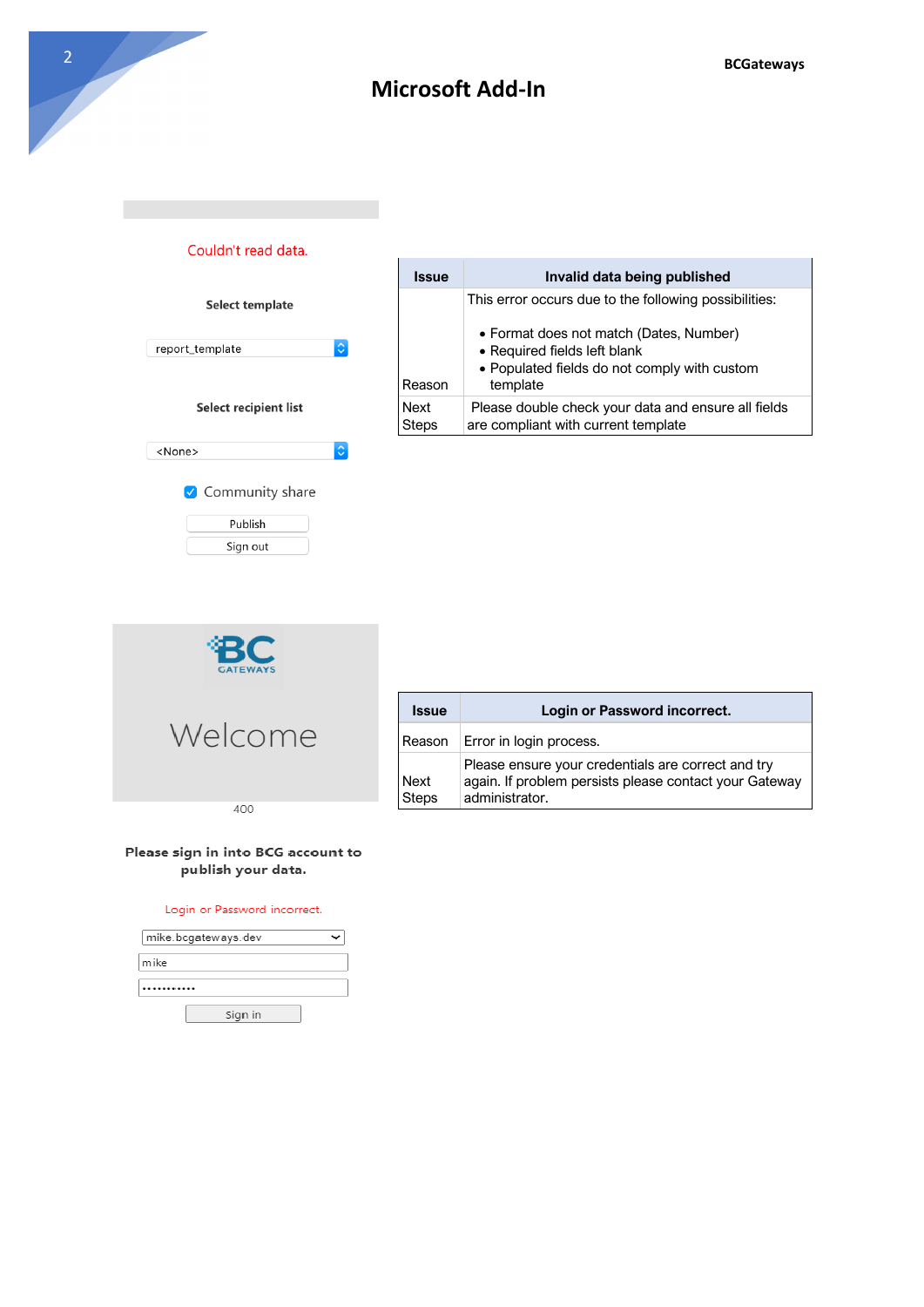### **Errors and Warnings with Product Data**

When you publish product data, you may see a screen similar to below with a list of possible error or warnings about the data for a particular product



Thank you, your data was successfull published.

Start new publish process

The following list outline all possible errors and warnings that users may experience . **Fund-XYZ** has been used as an example for the descriptions.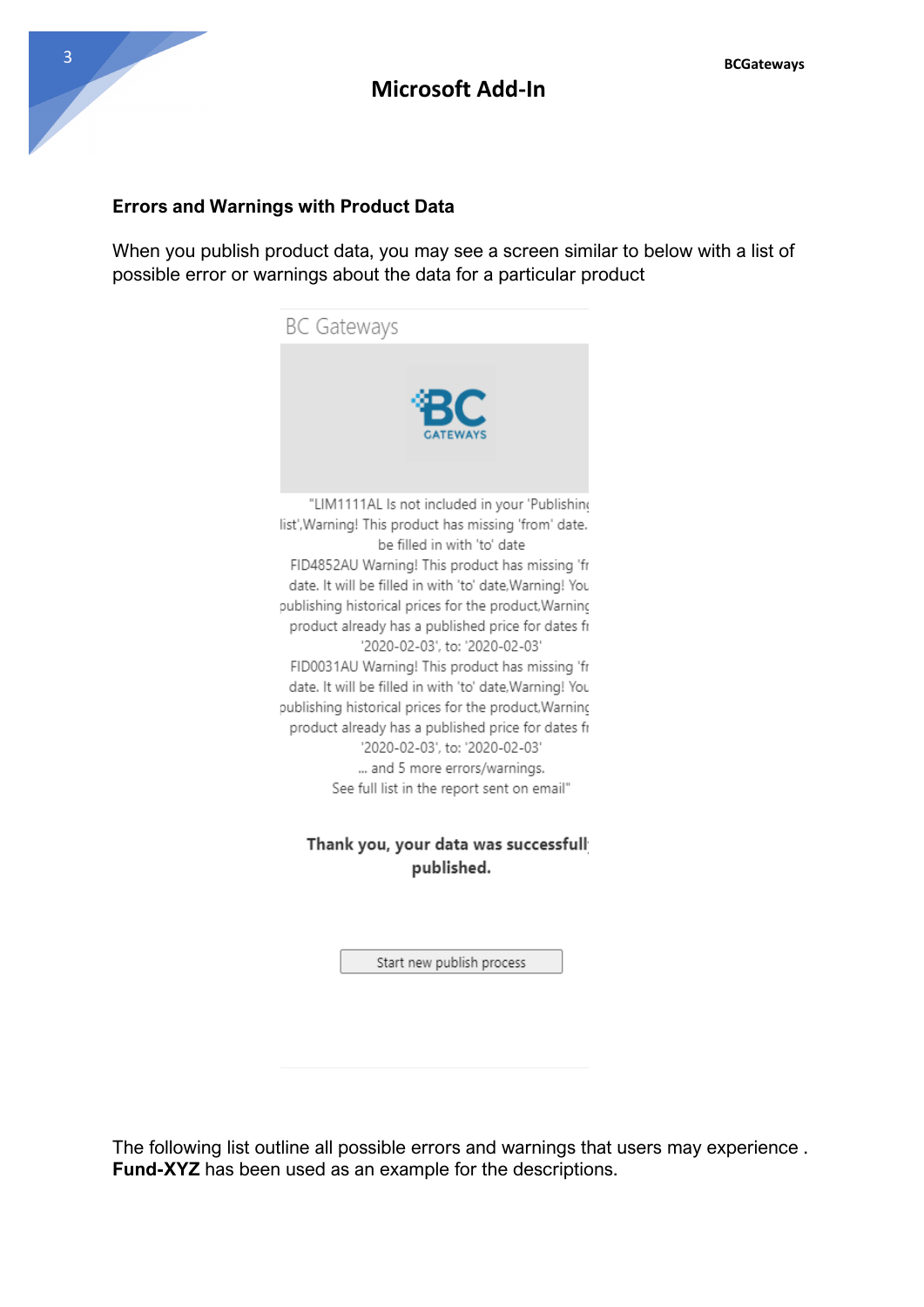

## **ERRORS**

| <b>Issue</b>                                                                             | Reason                                                                                                                                                                                                           | <b>Next Steps</b>                                                                                                                |
|------------------------------------------------------------------------------------------|------------------------------------------------------------------------------------------------------------------------------------------------------------------------------------------------------------------|----------------------------------------------------------------------------------------------------------------------------------|
| "Could not find ' Fund-XYZ"<br>product"                                                  | The Product code is not in the<br>database.                                                                                                                                                                      | Create the product in the<br>Client Portal and submit for<br>approval. Once approved, it<br>will be available for<br>publishing. |
| "You do not have ownership<br>of Fund-XYZ"                                               | Your account is not the primary<br>owner of that product. You<br>cannot publish data for this<br>product without the product<br>owners permission.                                                               | Check in the portal that your<br>account is either the primary<br>owner or secondary owner of<br>the product                     |
| "Fund-XYZ Is not included<br>in your Publishing list"                                    | The product is not included in<br>your publishing list                                                                                                                                                           | From the Client Portal, under<br>setup, add the product code<br>to your publishing list.                                         |
| "Primary code is missing for<br>some product"                                            | The Primary code for product(s)<br>in the worksheet are missing.                                                                                                                                                 | Check that all products to be<br>published in the worksheet<br>have a primary code.                                              |
| "Field {{column_name}} has<br>invalid data"                                              | The data in a particular field is<br>invalid. For example where a<br>date is expcected and the data is<br>not recognised as a date. In<br>numeric fields, the use of the<br>comma as a separator is<br>incorrect | Check the format and type of<br>data in the indicated field is<br>correct                                                        |
| "Fund-XYZ has no dates. At<br>least 'From' or 'To' date<br>should be specified"          | Dates have not been specified                                                                                                                                                                                    | Check that the date fields<br>have dates                                                                                         |
| "Fund-XYZ has invalid<br>dates format. All dates<br>should be in the format<br>dd/mm/yy" | The date format does not<br>correspond to the date format<br>definition in the custom template                                                                                                                   | Check the date formats                                                                                                           |
| "Has invalid dates<br>sequence.<br>'To date' can't be before<br>'From date'"             | "From date cannot be later than<br>the To date:                                                                                                                                                                  | Check the date sequence                                                                                                          |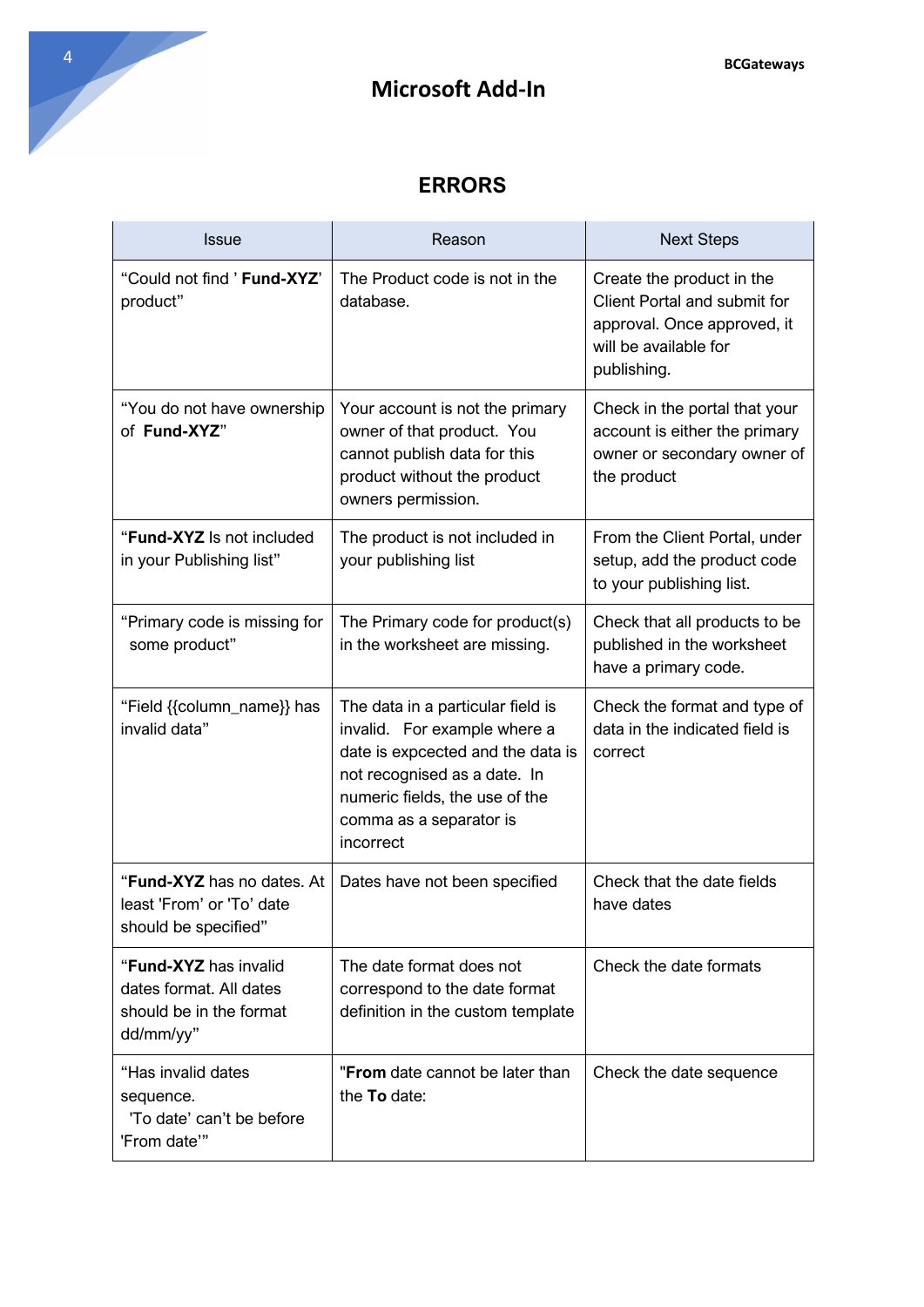| "Has invalid dates range.<br>Dates can't be more than 5<br>days in the future" (for<br>unit_pricing template)      | From and To date cannot be<br>more than 5 days apart     | Please adjust the dates<br>accordingly |
|--------------------------------------------------------------------------------------------------------------------|----------------------------------------------------------|----------------------------------------|
| "Has invalid dates range.<br>Dates can't be more than<br>12 months in the future" (for<br>australian_tax template) | From and To date cannot be<br>more than 12 months apart. | Please adjust the dates<br>accordingly |

#### **WARNINGS**

| <b>Issue</b>                                                                                                                             | <b>Reason</b>                                                                                                                                                                  | <b>Next Steps</b>                                                                                                                                                                                    |
|------------------------------------------------------------------------------------------------------------------------------------------|--------------------------------------------------------------------------------------------------------------------------------------------------------------------------------|------------------------------------------------------------------------------------------------------------------------------------------------------------------------------------------------------|
| "Warning! Ignored column<br>names: {{header}}"                                                                                           | The column name does not match<br>any of the standard columns of the<br>standard template.                                                                                     | Check column name for<br>differences from the standard<br>names and make sure<br>mapping is correct with<br>template used.                                                                           |
| "Warning! Field<br>'{{column_name}}' differs<br>from database value"                                                                     | The data in this column (typically<br>secondary code, user code, name,<br>status and currency) differs from<br>the data stored for the product in<br>the product database      | Either:<br>1. Modify the data in the<br>product database, whether<br>incorrect, out of date, etc<br><b>or</b><br>2. Modify the data in the<br>worksheet                                              |
| "Warning! Field<br>'{{column_name}}' will be<br>changed from '{{old_value}}'<br>to '{{new_value}}"                                       | Text format used in numeric fields<br>will automatically be converted to<br>numeric data, symbols such as "\$"<br>will be removed                                              | No further action required                                                                                                                                                                           |
| "Warning! This product has<br>missing '{{from/to}}' date. It<br>will be filled in with<br>'{{to/from}}' date"                            | To publish data, both the "From"<br>and "To" dates are required. If<br>one of these is missing or omitted,<br>then the other date will be used to<br>populate the missing date | Please make sure both To and<br>From date are populated<br>correctly.                                                                                                                                |
| "Warning! This product<br>already has a published price<br>for dates from: '{{date}}', to:<br>'{{date}}"" (for unit_pricing<br>template) | This is to advise that price data for<br>this product has already been<br>published.                                                                                           | If the data to be published is to<br>update previous pricing, then<br>ignore this warning.<br>Otherwise, check which<br>pricing data should be<br>recorded for the product and<br>dates in question. |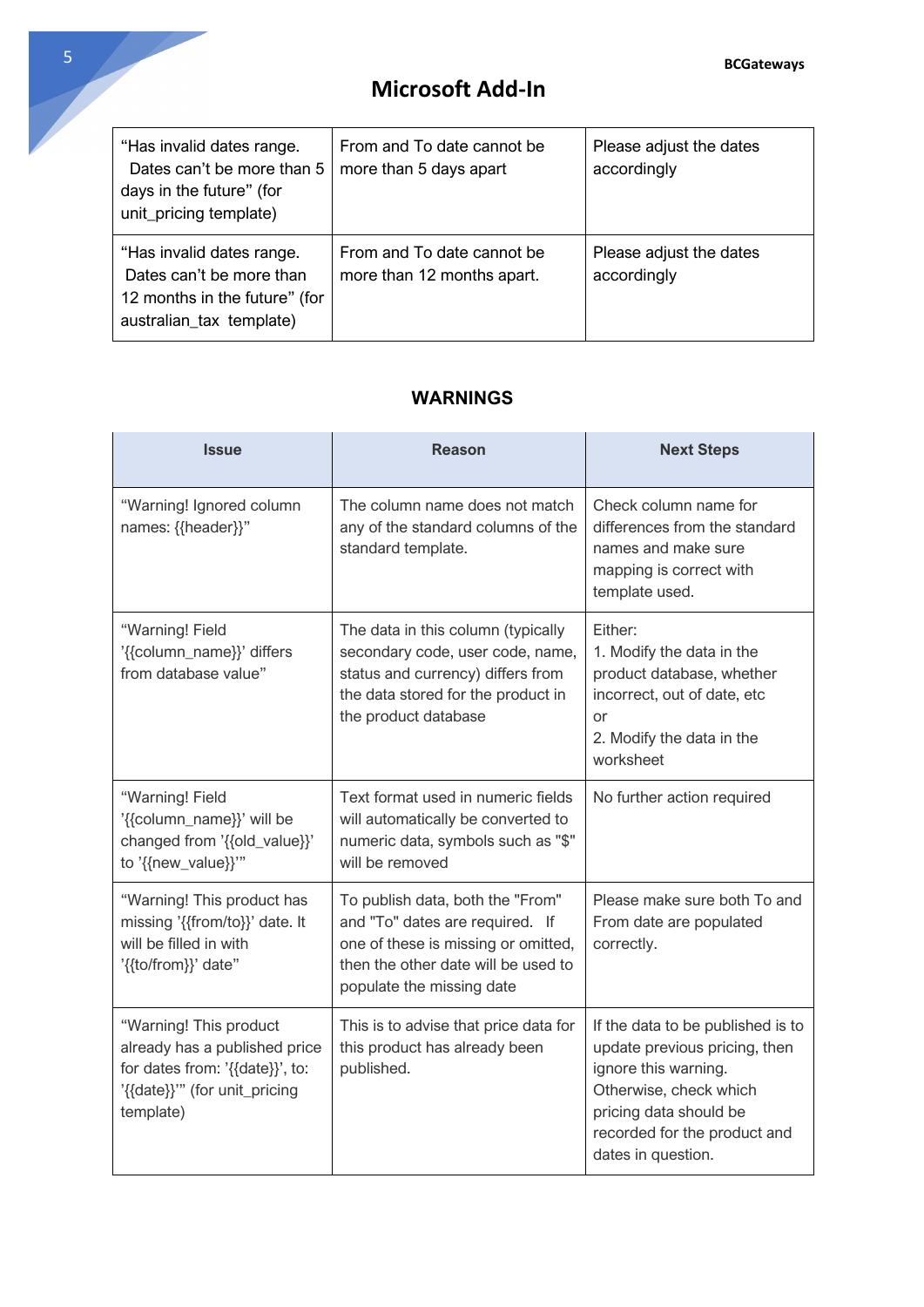| "Warning! You are publishing<br>historical prices for the<br>product" (for unit_pricing<br>template)                                                     | This is to advise that the prices<br>you're are publishing are for dates<br>previous to the current date.                                                                              | Check if the dates for the<br>product are the correct dates.                        |
|----------------------------------------------------------------------------------------------------------------------------------------------------------|----------------------------------------------------------------------------------------------------------------------------------------------------------------------------------------|-------------------------------------------------------------------------------------|
| "Warning! Day to day price<br>movement exceeds 2%, for:<br>'{{list_of_price_fields}}'" (for<br>unit_pricing template)                                    | This is to advise if prices have<br>exceeded a 2% price movement<br>since last days price                                                                                              | Check if the daily price<br>movement is acceptable                                  |
| "Warning! Spread has been<br>exceeded. Have to be less or<br>equal to 0.5%. for pairs,<br>'{{list_of_price_field_pairs}}"<br>(for unit_pricing template) | This is to advise if the spread<br>between Entry, NAV and Exit<br>exceeds 0.5%                                                                                                         | Check if the spread is<br>acceptable                                                |
| "Warning! The price for this<br>product is the same as the<br>last one published, for:<br>'{{list_of_price_fields}}'" (for<br>unit_pricing template)     | This is to advise if the price to be<br>published is the same as the<br>previous publish price. This may<br>mean the current price has not<br>been updated since last publish<br>price | Check the current price is<br>correct and not a repeat of<br>previous publish price |
| "Has invalid dates range in<br>'{{from/to}}' field. Warning!<br>Dates should be in a range of<br>1 year" (for rg97 template)                             | The "To" date is more than 12<br>months from the "From" date                                                                                                                           | Adjust the dates                                                                    |